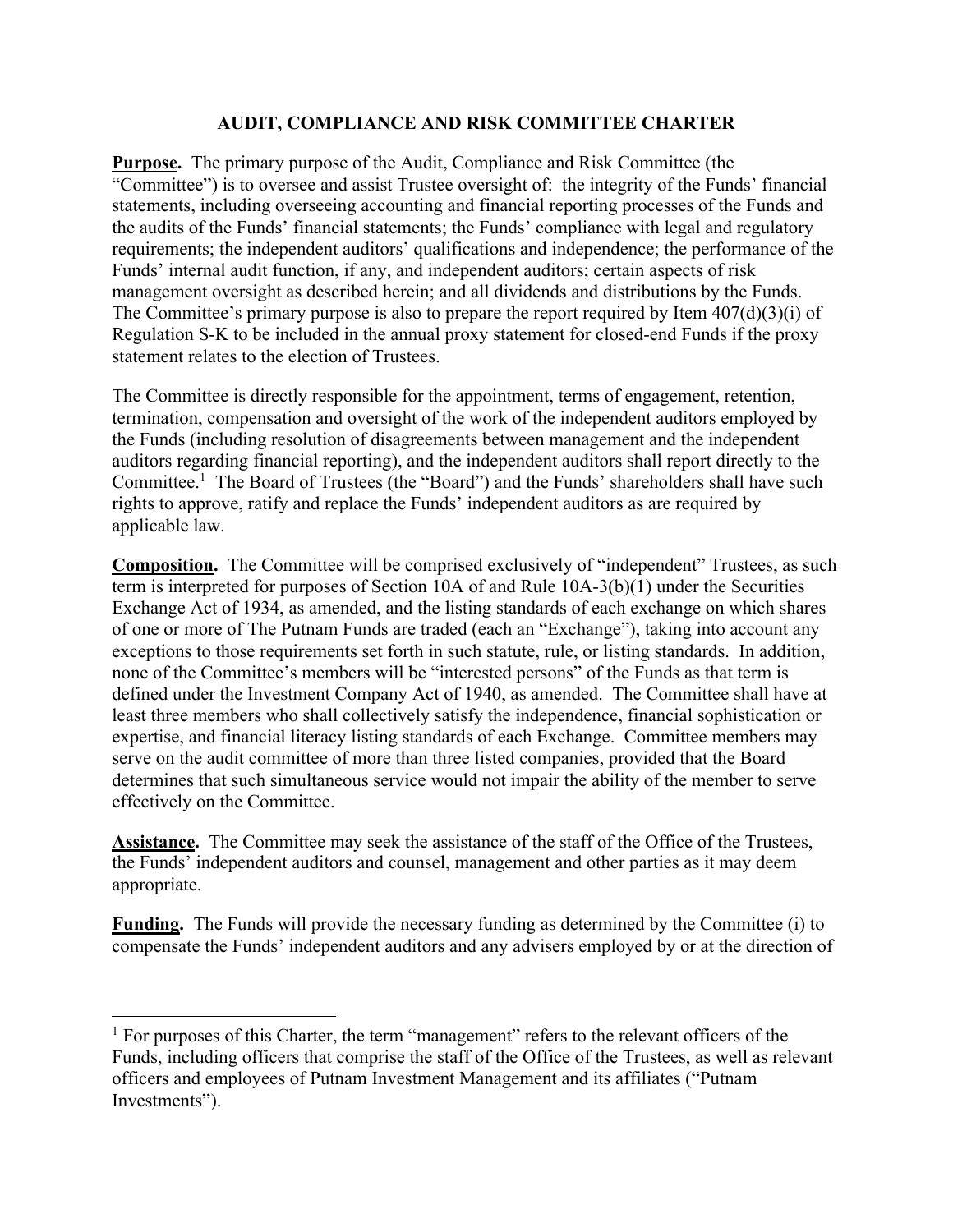the Committee and (ii) to pay ordinary administrative expenses of the Committee that are necessary or appropriate in carrying out its duties.

**Specific Duties of Committee.** The duties of the Committee include:

- Obtaining and reviewing, at least annually, a formal, written report by the independent auditors describing: the auditors' internal quality-control procedures; any material issues raised by the most recent internal quality-control review, or peer review, of the auditors, or by any inquiry or investigation by governmental or professional authorities, within the preceding five years, regarding one or more independent audits carried out by the auditors, and any steps taken to deal with any such issues; and (to assess the auditors' independence), consistent with applicable independence standards, all relationships between the independent auditors, management and the Funds;
- Reviewing the arrangements for and scope and adequacy of the annual audits and any special audits;
- Conducting meetings at least quarterly;
- Evaluating Committee performance at least annually;
- For Funds whose shares are traded on an Exchange, reviewing and discussing the annual audited financial statements and semiannual or any other periodic financial statements with Fund management and the independent auditors, including the Funds' disclosures under management's discussion (if any) of Fund performance;
- With respect to the oversight of risk assessment and risk management, as and when appropriate, (A) reviewing the major legal and compliance risk exposures of the Funds and the steps management is taking to identify, assess, and manage these exposures, (B) discussing with management guidelines and policies with respect to risk assessment and risk management for the Funds and their significant service providers, including guidelines governing the process by which the Funds' major risk exposures are identified, assessed, and managed and the steps management has taken to monitor and control these exposures, (C) meeting separately and periodically with the chief risk officer of Putnam Investments (if any; or other personnel responsible for risk management, if any), and (D) to the extent that other committees of the Board, or the Board, oversees risk assessment and risk management with respect to any particular risk exposures, confirming that the other committees are, or the Board is, receiving the information necessary to permit them to fulfill their duties and responsibilities;
- Meeting separately and periodically with management, with internal auditors (if any; or other personnel responsible for the internal audit function, if any) and with the independent auditors;
- Reviewing with the independent auditors any audit problems or difficulties and management's response to such issues;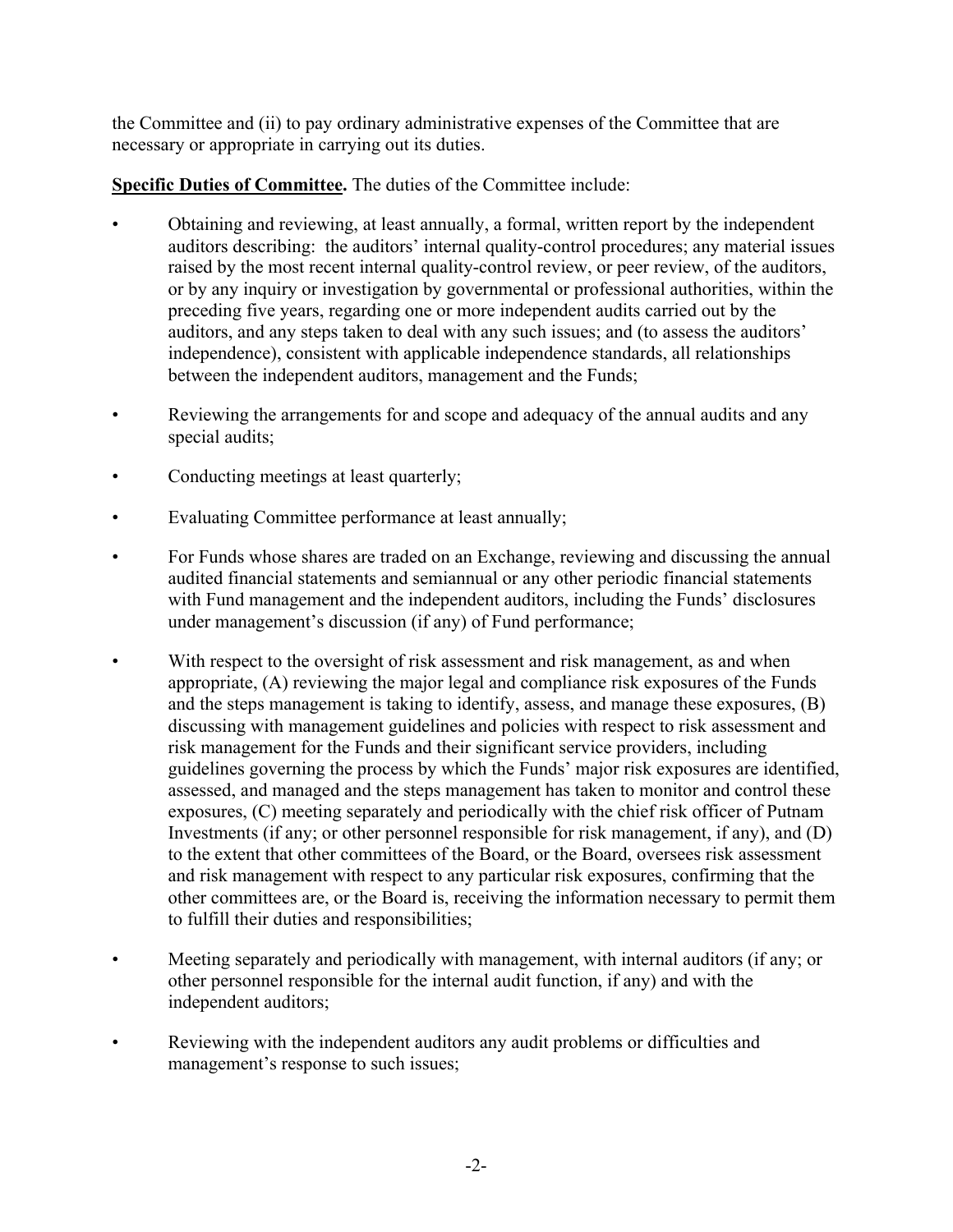- If and to the extent that the Funds intend to have employees, setting clear hiring policies by the Funds for employees or former employees of the independent auditors;
- Establishing procedures for (A) the receipt, retention and treatment of complaints received by the Funds regarding accounting, internal accounting controls or auditing matters, and (B) confidential, anonymous submissions regarding questionable accounting or auditing matters;
- Reviewing, at least annually, (A) major issues regarding accounting principles and financial statement presentations, including any significant changes in the Funds' selection or application of accounting principles, and major issues as to the adequacy of the Funds' internal controls and any special audit steps adopted in light of material control deficiencies; (B) analyses prepared by management and/or the independent auditors setting forth significant financial reporting issues and judgments made in connection with the preparation of the financial statements, including analyses of the effects of alternative GAAP methods on the financial statements; (C) the effect of regulatory and accounting initiatives, as well as off-balance sheet structures (if any), on the financial statements of the Funds; and (D) earnings press releases (paying particular attention to any use of "pro forma," or "adjusted" non-GAAP, information), if any, as well as financial information and earnings guidance provided to analysts and rating agencies;
- Ensuring the regular rotation of the lead audit partner of the independent auditing firm for any Exchange-listed, closed-end Funds;
- Reporting regularly to the Board to review any issues that arise with respect to the quality or integrity of the Funds' financial statements, the Funds' compliance with legal or regulatory requirements, the performance, qualifications and independence of the Funds' independent auditors and the performance of the Funds' internal audit function (if any);
- Pre-approving any work performed by the Funds' auditors, as required by applicable law or the rules of any Exchange (or if the Committee otherwise considers it appropriate);
- Reviewing matters relating to the Funds' Code of Ethics and Putnam Investments' Code of Ethics;
- Reviewing inter-fund transactions pursuant to Rule 17a-7;
- Reviewing the operation of the Funds' and Putnam Investments' compliance programs (including without limitation with respect to liquidity risk management) and compliance matters identified to the Committee;
- Reviewing Putnam Investments' oversight of the Funds' significant other service providers (unless another Committee, or the Board, has this responsibility);
- Making recommendations to the Board regarding the amount and timing of dividends and distributions paid by the Funds, and determining such matters when the Board is not in session;